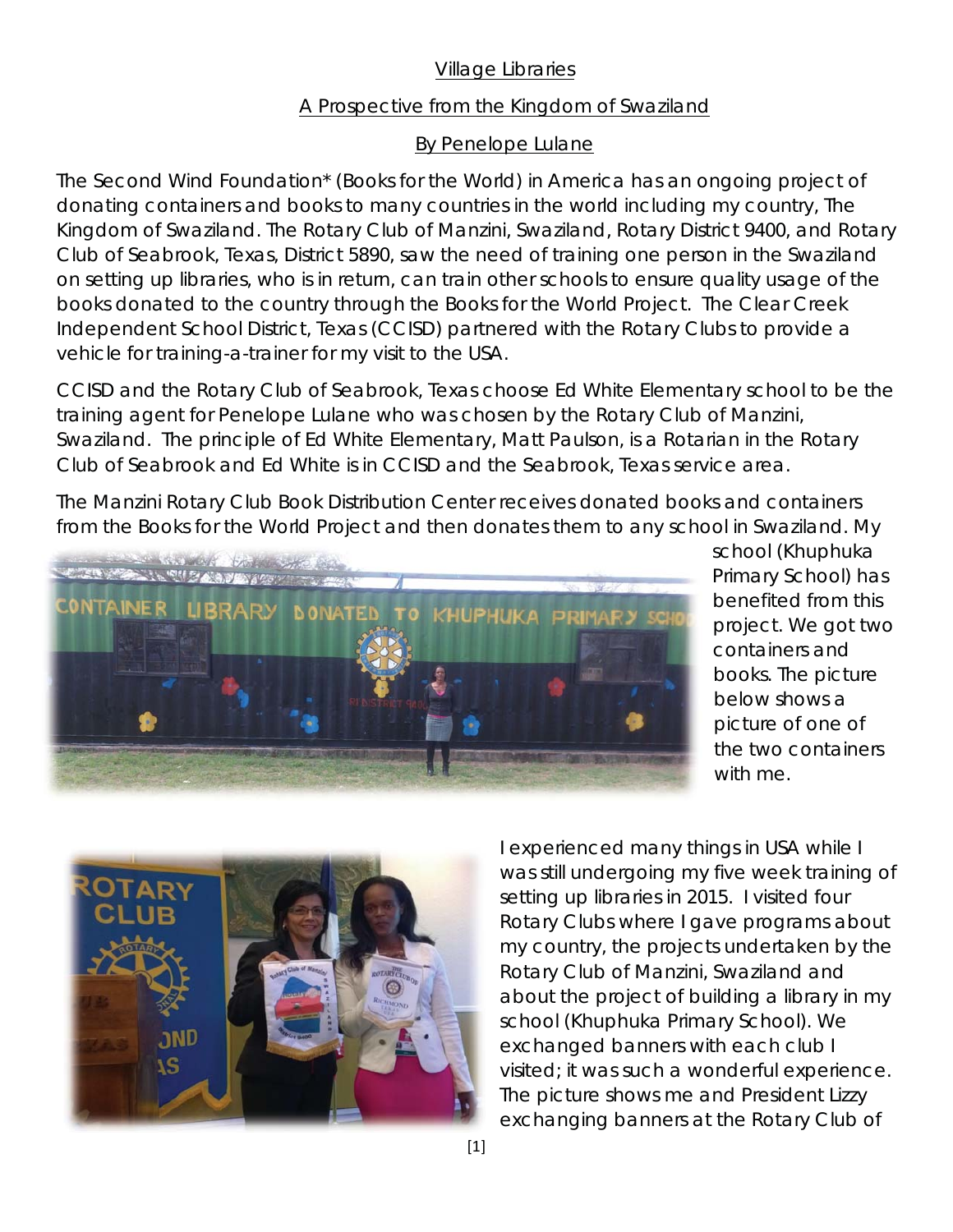Richmond, Texas.

 I also got a chance of visiting the Books for the World warehouse, where the books are kept before being sorted and donated to many countries in the world. I learned how to bind and balance books on a pallet; it was such an inspiring experience. I chose some reading tools for my first grade class. The picture shows me on a forklift that is used to wrap and move pallets.

The book pallets are then taken to the Exel Logistics warehouse where they are stored until cleared for shipment, loaded into the containers, and then shipped to other countries. The flatbed truck below was loading pallets to be taken to Exel Logistics warehouse.

 I was shocked by the high school volunteers (Interactors) in America, they come in numbers to



help with books sorting and palletizing, before the books were shipped to countries in the world. I was so privileged to be among them, we worked together cheerfully. Actually, we were receiving books without knowing how people work hard to get them ready to be shipped.



I felt highly honored to be among the young volunteers and I got a chance to talk to them about how the books have brought change and quality education in Swaziland. I also shared with them how the books have brought change in my school in the teaching and learning process. Since we received the books, the school has had an

improvement, last year in the  $7<sup>th</sup>$  grade external examinations; we had 3 failures out of 95 learners. English grades have improved in all levels. Pictures were taken during the book sorting.



I also visited the Exel Logistics warehouse where the final loading is done. The following pictures show how they store the pallets before loading them in a container and shipping them.

During my training, I visited a number of libraries in America, from Elementary school to public libraries to observe how they use their libraries. I was impressed by the way the librarians cherished their work .They meet frequently to fix their problems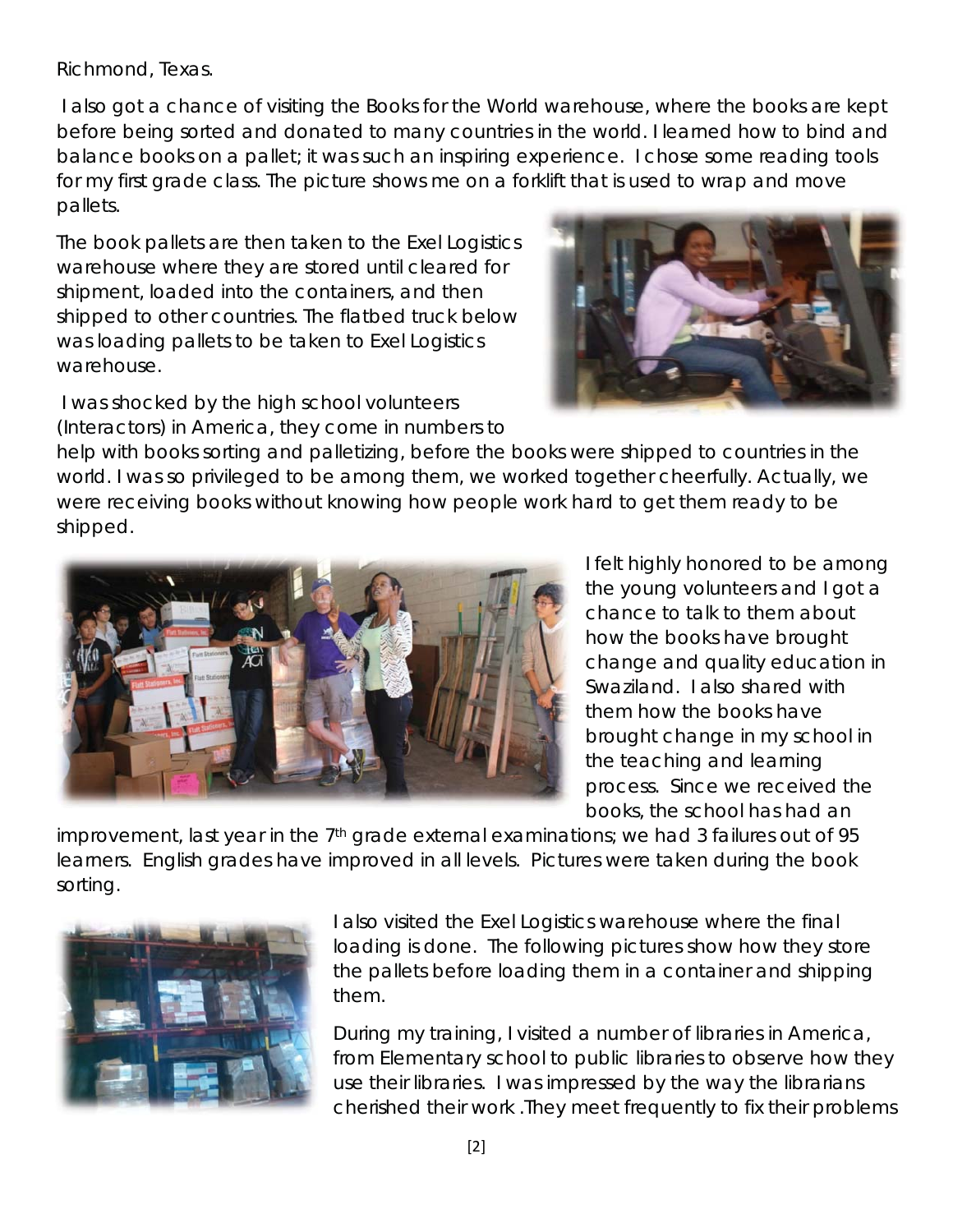

and plan for the future. I got to learn that library is not only a place for reading but also a place of creation and of trying things out. At Ed White Elementary school they were doing a solar project in the library.

 I have a great role to play in my country (Swaziland) to train other schools on setting up primary libraries. Learning in the 21<sup>st</sup> century has taken on new dimensions with the ever-changing tools, increased digitization of text and heightened demands for critical and creative thinking. To succeed in our rapid-paced,

global society, all learners must be able to access quality information from diverse perspectives.

 I believe that primary school libraries are very important because that is where children develop the reading habits of a lifetime. Establishing village libraries in Swaziland will instill the culture of learning to Swazis at a tender age. The sooner children are exposed to library usage the more they will be proficient and excel academically. Learning library and information development is a necessary investment, since without this it's not possible to get full benefit from a vastly greater investment by the government in education and economic development programs of the country**. A successful nation is an educated one.** 

Swaziland falls under third World countries so the economic status is low; as a result parents are not able to send their children to national libraries in towns and cities. So establishing libraries in the village will cater to the needs of the underprivileged by giving access to information they need in order to succeed and grow academically.

Furthermore, village libraries can help close the gap between village and town learners. Libraries will give since students equal opportunities and resources.



The photo is of Penny with the District 5890 Interactors at the November 2015 book packing event.

\*[The Second Wind Foundation is a Texas based

501c3 corporation which was organized by PDG Charlie and Barbara Clemmons and is managed by a group of Rotarians located in the East Texas Rotary districts. It was formed to manage and fund the Rotary Clubs who wished to be part of the Books for the World Project. It purchases the containers used for book shipment which was prohibited by the Rotary Foundation and donates them to a Rotary Club at the book recipient's site. The